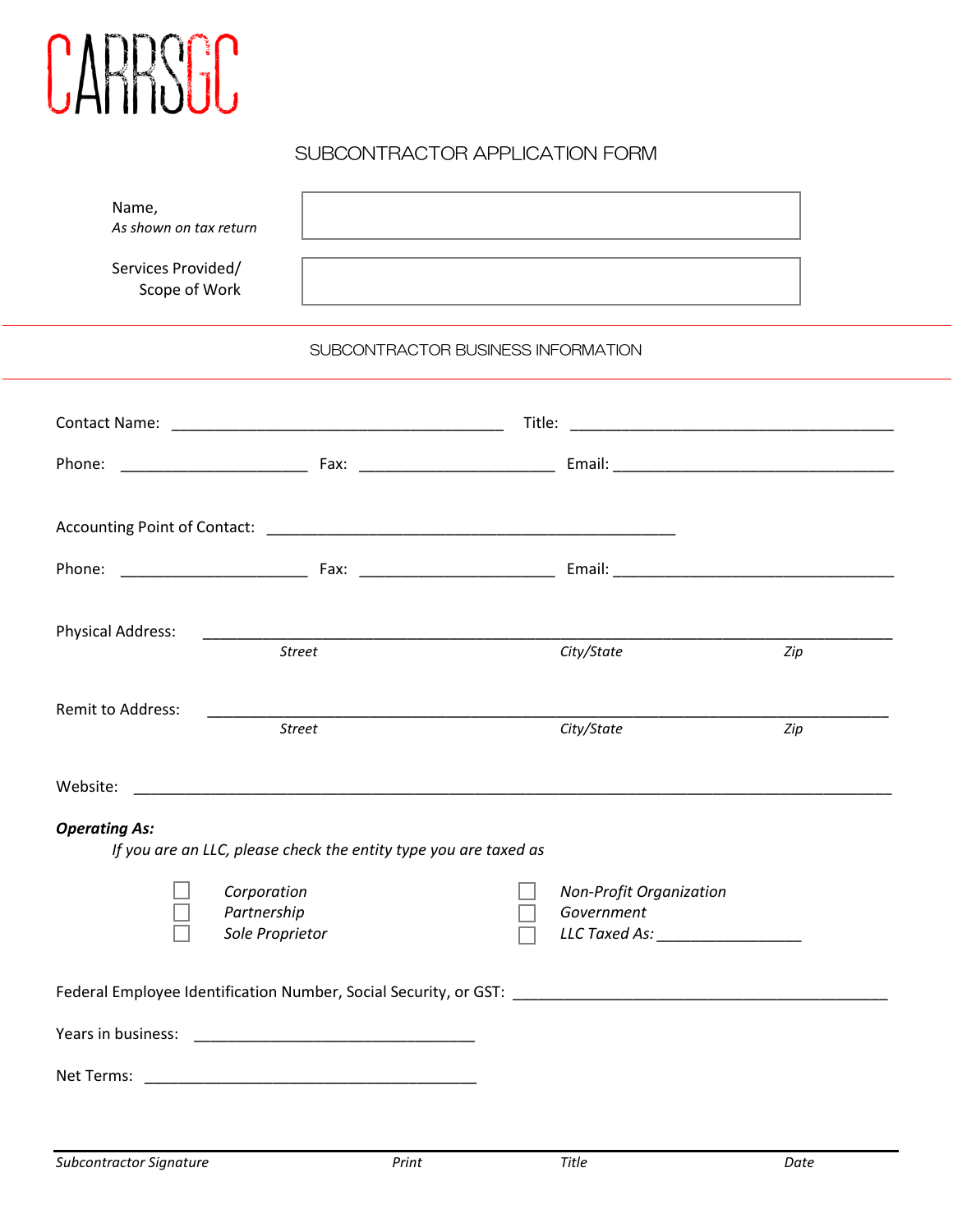

#### INSURANCE REQUIREMENTS

In an effort to expedite our project start up, we are asking our subcontractors to submit certificates of insurance that comply with the requirements set by Carr's General Contracting. Below is a list of those insurance requirements.

### COMMERCIAL GENERAL LIABILITY

*minimum \$1,000,000 General Aggregate/\$1,000,000 per occurrence*

## AUTOMOBILE LIABILITY

*minimum \$1,000,000 combined single limit*

WOKERS COMPENSATION LIABILITY *minimum \$1,000,000 Employers Liability*

COMMERCIAL GENERAL LIABILITY *minimum \$4,000,000* 

- Certificate must list Carr's General Contracting, Inc. as additionally insured
- Certificate must provide Gallant Builders with a waiver of subrogation
- Certificate must provide 30 days' cancellation notice

Certificate Holder must read as the following:

CARRS GENERAL CONTRACTING, INC. 13210 WEIMAN RD. HOUSTON, TX 77054

*Please note that subcontractors' insurance is primary to any insurance carried by Carr's General Contracting. No action by Carr's General Contracting relieves subcontractor from its duties to provide the required insurance coverage. It is noted that the above limits requested are not to be constructed, in any way, as limiting the Subcontractors liability in the event of legal action or claim.*